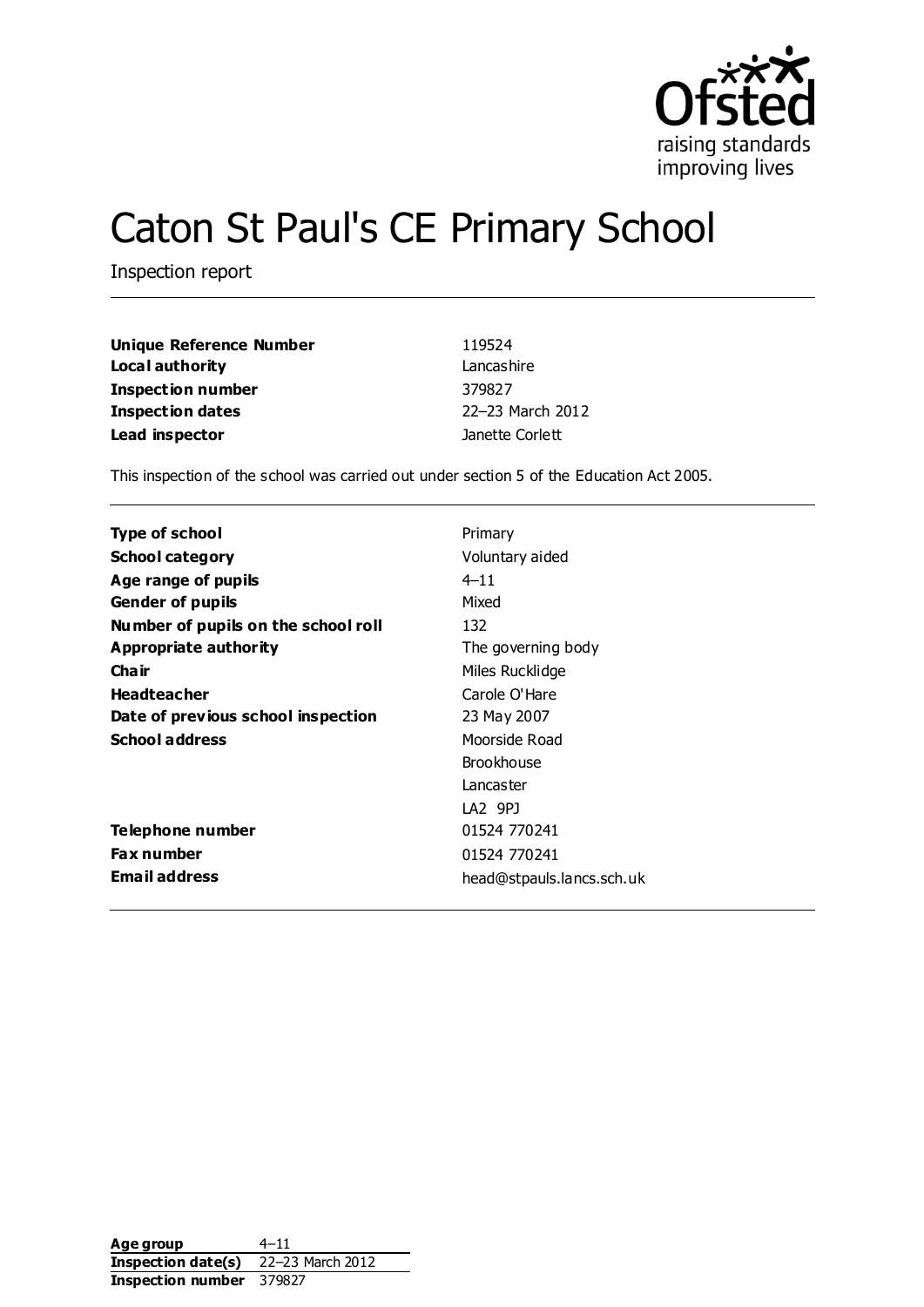

You can use Parent View to give Ofsted your opinion on your child's school. Ofsted will use the information parents and carers provide when deciding which schools to inspect and when.

You can also use Parent View to find out what other parents and carers think about schools in England. You can visit [www.parentview.ofsted.gov.uk,](file:///C:/Users/ggleaden/49683/Local%20Settings/Local%20Settings/Temporary%20Internet%20Files/Local%20Settings/Temporary%20Internet%20Files/Content.IE5/712F4V6C/www.parentview.ofsted.gov.uk) or look for the link on the main Ofsted website: [www.ofsted.gov.uk](file:///C:/Users/ggleaden/49683/Local%20Settings/Local%20Settings/Temporary%20Internet%20Files/Local%20Settings/Temporary%20Internet%20Files/Content.IE5/712F4V6C/www.ofsted.gov.uk)

The Office for Standards in Education, Children's Services and Skills (Ofsted) regulates and inspects to achieve excellence in the care of children and young people, and in education and skills for learners of all ages. It regulates and inspects childcare and children's social care, and inspects the Children and Family Court Advisory Support Service (Cafcass), schools, colleges, initial teacher training, work-based learning and skills training, adult and community learning, and education and training in prisons and other secure establishments. It assesses council children's services, and inspects services for looked after children, safeguarding and child protection.

Further copies of this report are obtainable from the school. Under the Education Act 2005, the scho ol must provide a copy of this report free of charge to certain categories of people. A charge not exceeding the full cost of reproduction may be made for any other copies supplied.

If you would like a copy of this document in a different format, such as large print or Braille, please telephone 0300 123 4234, or email [enquiries@ofsted.gov.uk](mailto:enquiries@ofsted.gov.uk)

You may copy all or parts of this document for non-commercial purposes, as long as you give details of the source and date of publication and do not alter the information in any way.

To receive regular email alerts about new publications, including survey reports and school inspection reports, please visit our website and go to 'Subscribe'.

Piccadilly Gate Store Street Manchester M1 2WD

T: 0300 123 4234 Textphone: 0161 618 8524 [enquiries@ofsted.gov.uk](mailto:enquiries@ofsted.gov.uk) [www.ofsted.gov.uk](http://www.ofsted.gov.uk/)



© Crown copyright 2012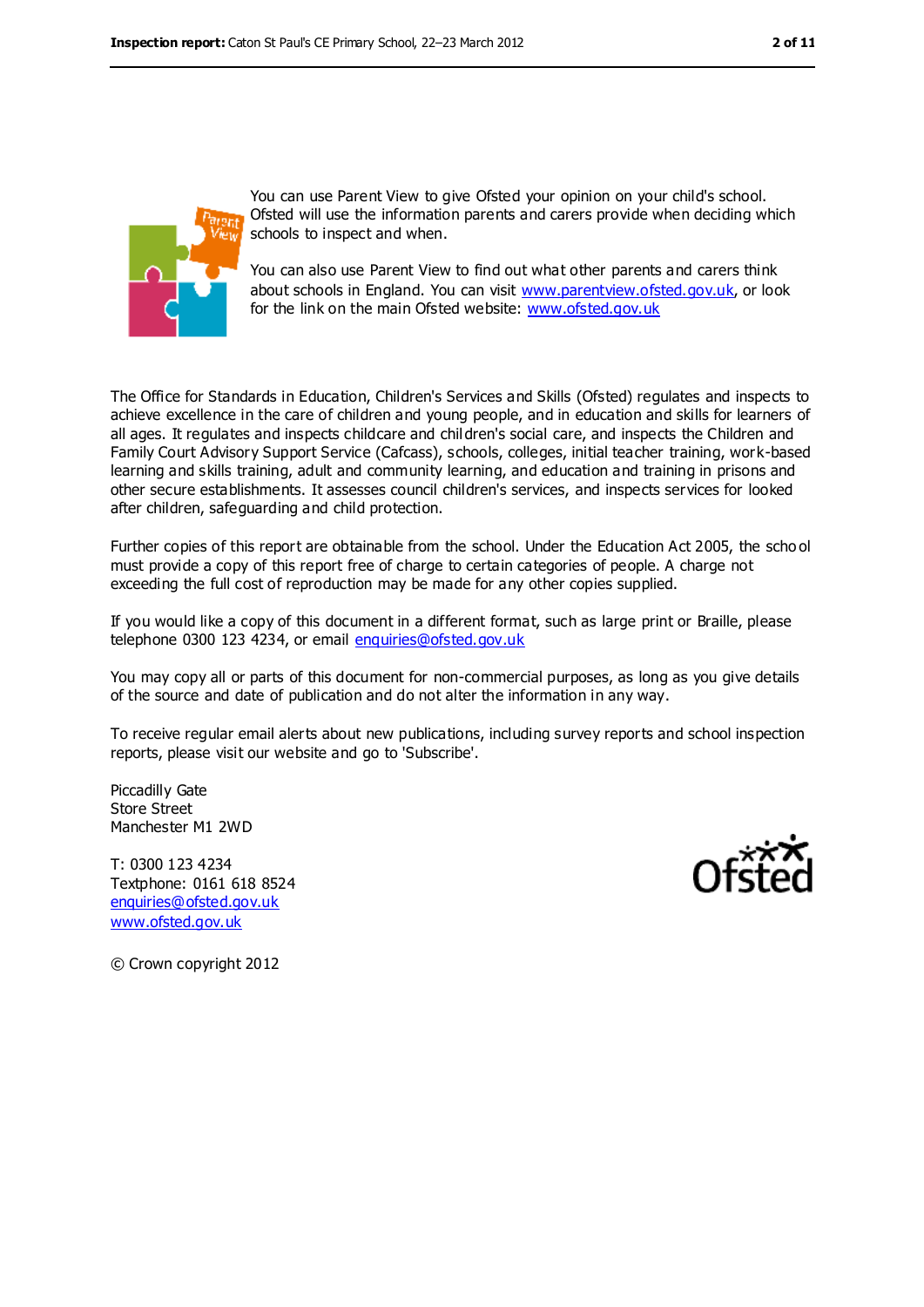## **Introduction**

Inspection team

Janette Corlett **Additional inspector** 

This inspection was carried out with two days' notice. The inspector observed six teachers teaching eight lessons or parts of lessons, of which one was a joint observation with the headteacher. In addition, the inspector made short visits to a number of support sessions, where extra help is provided for pupils by trained assistants, and to the after-school club. The inspector talked to groups of pupils in lessons, during breaks and the lunch hour and listened to a sample of pupils reading independently. Discussions were held with two members of the governing body, an adviser from the local authority and school staff including the headteacher, deputy headteacher and middle leaders. The inspector looked at the online questionnaire (Parent View) but there were too few responses to aid inspection planning. She observed the school's work, and looked at a number of documents including the school development plan, safeguarding documents together with child protection and anti-bullying policies. Also, the inspector analysed 95 questionnaires from parents and carers and others completed by pupils and staff.

## **Information about the school**

This is a smaller than average-sized primary school. The proportion of pupils known to be eligible for free school meals is well below average. The majority of pupils are from White British backgrounds. A lower than average proportion of pupils are from minority ethnic groups and/or speak English as an additional language. The proportion of pupils with special educational needs is below average. The school exceeds the current floor standard, which sets the minimum expectations for attainment and progress. The school provides a daily after-school club.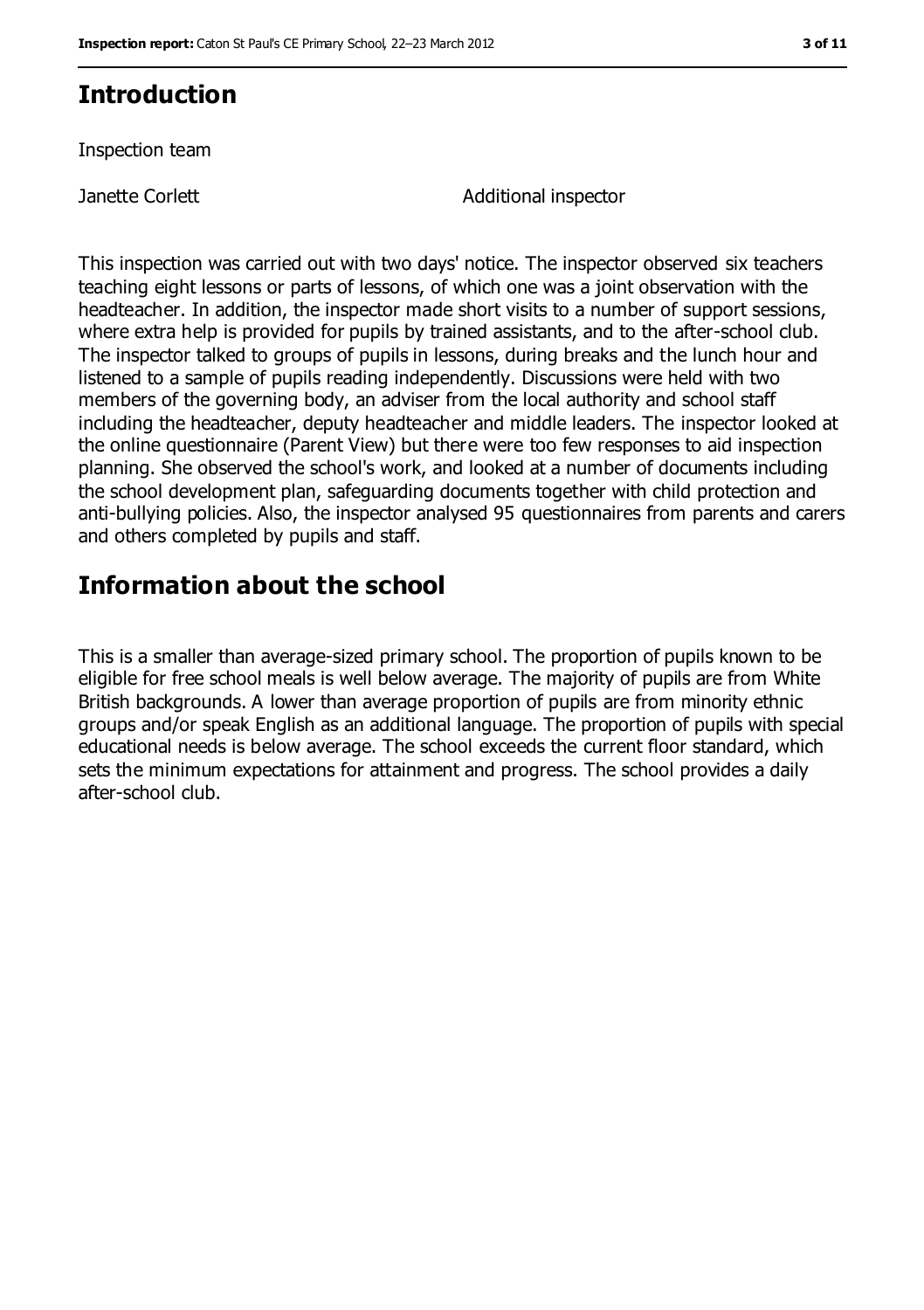**Inspection grades: 1 is outstanding, 2 is good, 3 is satisfactory and 4 is inadequate** Please turn to the glossary for a description of the grades and inspection terms

## **Inspection judgements**

| <b>Overall Effectiveness</b> |  |
|------------------------------|--|
|------------------------------|--|

| <b>Achievement of pupils</b>          |  |
|---------------------------------------|--|
| <b>Quality of teaching</b>            |  |
| <b>Behaviour and safety of pupils</b> |  |
| <b>Leadership and management</b>      |  |

## **Key Findings**

- This is a good school. The great majority of pupils make good progress as they move through the school. However, more-able pupils in Key Stage 1 do not always reach the highest possible standards of which they are capable and this is why the quality of education provided by the school is good rather than outstanding.
- **Pupils'** achievement is good. They reach well above average standards at the end of Key Stage 2 and this prepares them well for the next stage in their education.
- Children in the Early Years Foundation Stage make good progress and swiftly develop skills as independent and confident learners. The activities and resources for children to learn and play outdoors are not quite as stimulating as they are indoors and are not always matched well enough to children's learning needs. This means that at times progress is not as fast as it could be. Teaching is good throughout the school. Teachers engage pupils in lessons with interesting tasks and activities, which extend their thinking and motivate them to learn. Occasionally, in Key Stage 1, there is not enough challenge for more-able pupils and they do not achieve quite as much as they could.
- Pupils' behaviour is outstanding. Most say that they really enjoy coming to school, which is reflected in their above-average attendance. Pupils' behaviour in lessons is excellent and they have very positive attitudes to learning. The overwhelming majority of parents and carers say that their children feel safe in school and that school staff are welcoming, friendly and very supportive.
- The school promotes pupils' outstanding spiritual, moral, social and cultural development exceptionally well through a good curriculum which is rich in opportunities for pupils to explore and celebrate diversity in British and global society. Strong leadership of teaching and learning and rigorous performance management procedures have brought about improvements in pupils' overall attainment, particularly in writing and mathematics.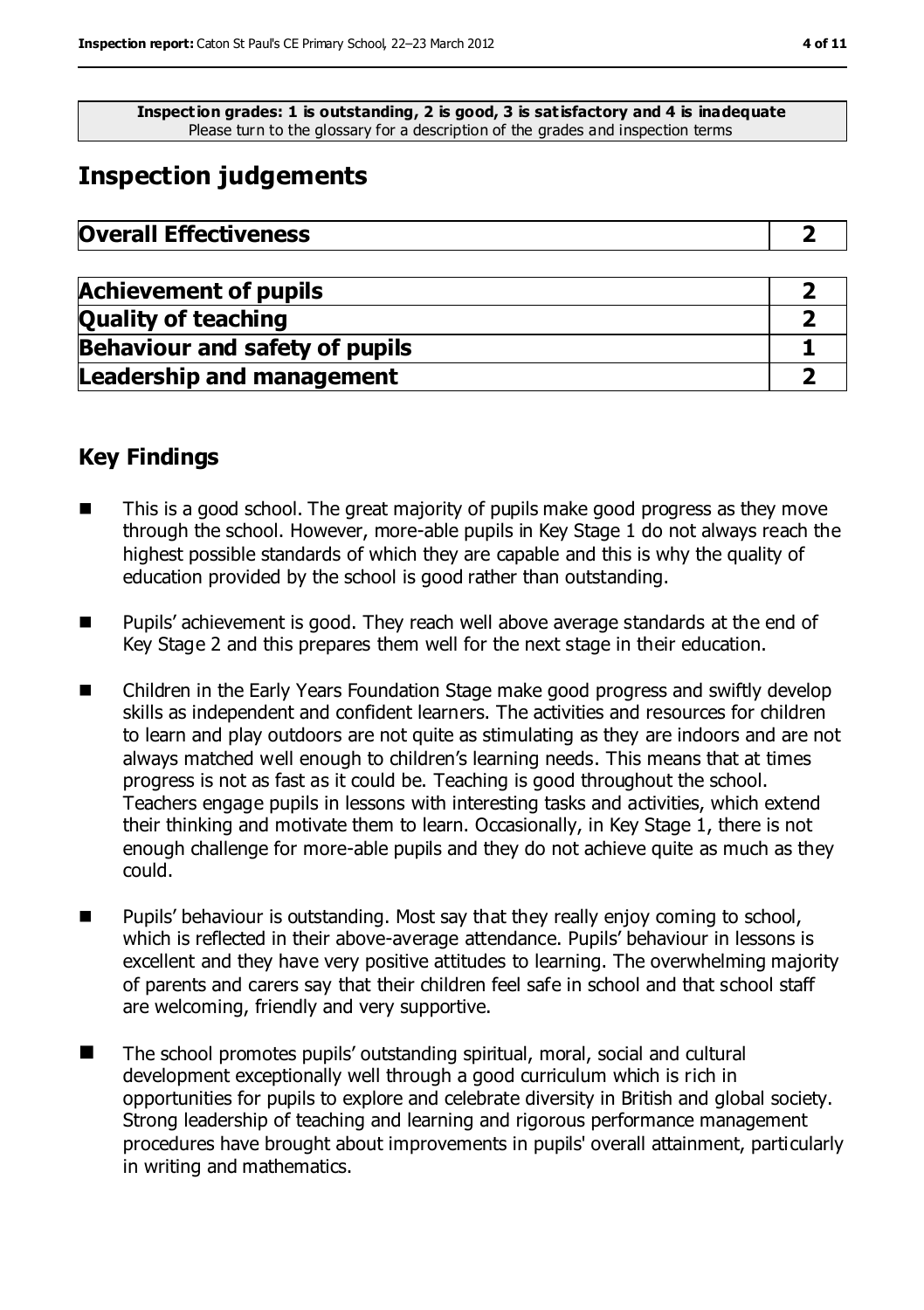## **What does the school need to do to improve further?**

- Increase the level of challenge for more-able pupils in Key Stage 1 so that more of them reach the standards of which they are capable in reading, writing and mathematics at the end of Year 2.
- **IMPROVE THE SUMPE IN THE IMPROVE THE OUTSPE** In the Reception class, so that it is of the same high quality as that indoors and offers a range of activities always closely matched to support children's learning in all six areas of the Early Years Foundation Stage curriculum.

## **Main Report**

## **Achievement of pupils**

Pupils' achievement is good. From slightly above expected levels of skills and development on entry to the Reception class, their attainment in English and mathematics is well above the national average by the end of Year 6. Children's progress in the Early Years Foundation Stage is good. The highly skilled teacher and support assistant build on the children's own experiences. They maintain a careful balance between those activities which children choose by themselves, and those which are directed by adults so that not a moment of learning time is wasted. While provision outside is not as good as it is indoors, children nevertheless work and play well together, sharing and helping each other. Pupils' progress through the rest of the school is good and has improved since the last inspection. For example, due to a recent drive in Key Stage 2 to increase pupils' confidence in using calculation skills, attainment is rising in mathematics. Similarly the gap over time between boys' and girls' progress across Key Stage 2 in English and mathematics has been eradicated. Pupils are well motivated, work hard and enjoy their lessons. Progress is good because the pace of learning is swift and pupils are actively involved in stimulating tasks which are well matched to their individual abilities. The progress of more-able pupils in Key Stage 1 is a little less rapid because they occasionally spend too much time consolidating prior learning when they are ready to move on. Pupils who have special educational needs make good progress from their individual starting points because they are well supported in whole class sessions as well as through individual or small group sessions.

Attainment in reading at the end of Year 2 is above average. Pupils confidently use their knowledge of the links between letters and sounds to break down words and pronounce them and they demonstrate good comprehension skills for children of this age. By Year 6, pupils' attainment in reading is well above average and most pupils take real pleasure in reading both at home and in school. Adult volunteers support the school by listening to pupils read and encouraging them to read aloud fluently and with expression. Questionnaire responses showed that the vast majority of parents and carers believe that the school supports their children to achieve well. Inspection evidence confirms this.

### **Quality of teaching**

Teaching is good and sometimes outstanding, which is a view shared by parents and carers. Teachers have good subject knowledge and make effective use of skilful questioning to engage pupils and extend their thinking. They are particularly successful in making learning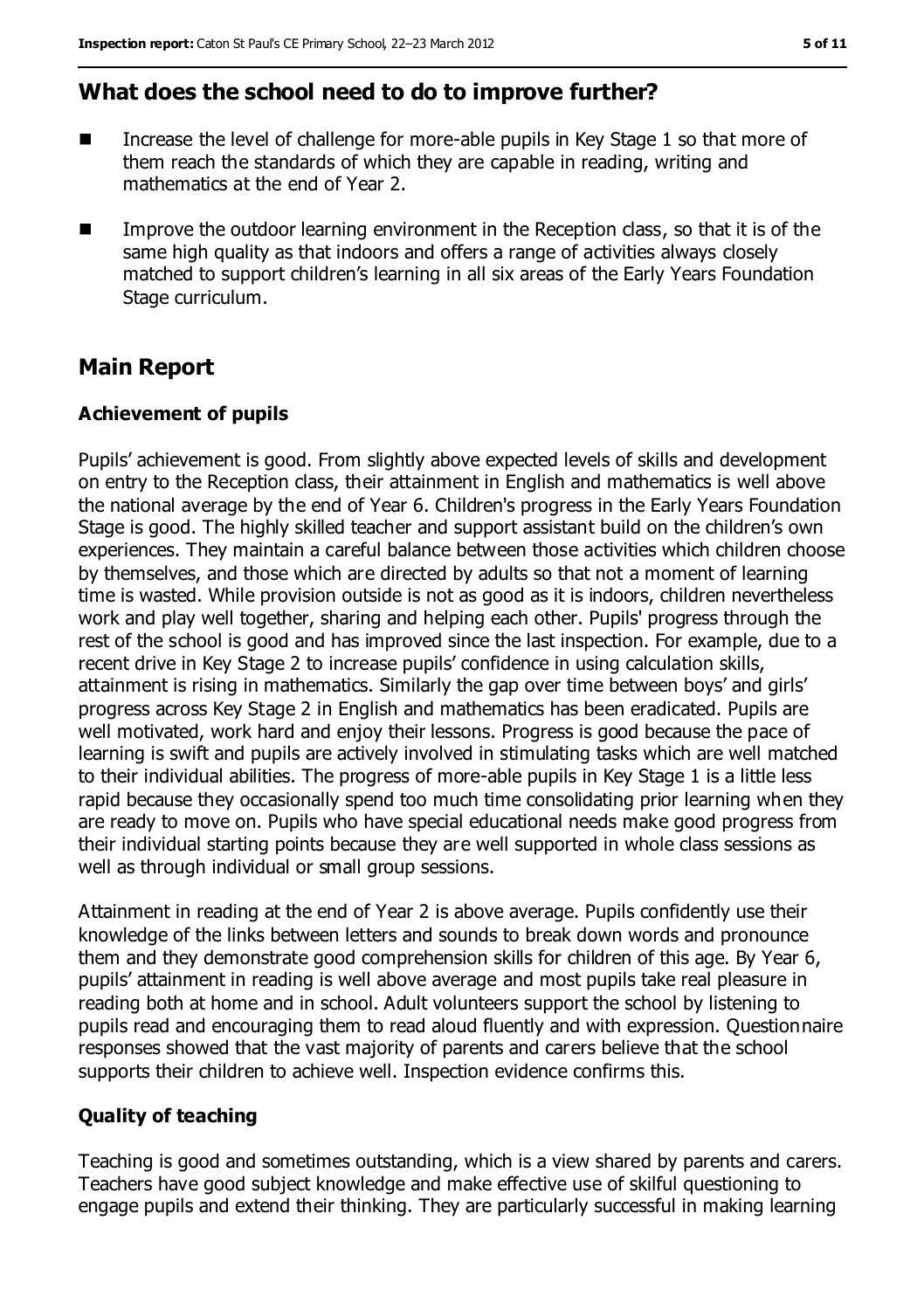more interesting through setting tasks which are relevant to pupils' own experiences, have a real purpose and link subject areas together across the curriculum. For example, in one class pupils were given the task of designing and planning a patio area. They began with some simple mathematical calculations in terms of area and perimeter, but swiftly extended this into estimating and comparing costs and even calculated how much could be saved by waiting for a sale in a local store. Teachers make good use of information and communication technology to enhance learning and pupils develop very good skills in using and presenting information. In one project, pupils researched the Gambia on the internet, used the information gained as a stimulus to learning about the features of persuasive text and then designed a tourist brochure. In the Reception class, in the indoor area, teachers plan engaging tasks that are well matched to children's level of learning and interest, but in the outdoor area some activities are not matched well enough to children's learning and so opportunities are lost to help children progress even faster.

Teachers and support staff promote pupils' excellent spiritual, moral, social and cultural development by encouraging them to treat each other and adults in the school with respect, to listen to and value one another's viewpoint and to be aware of the potential impact of a thoughtless or unkind word or gesture. Teachers develop this further throughout the wider curriculum. For example, older pupils recently explored the rights of children on the United Nations website. They expanded on these, using their own thoughts and ideas and produced sensitive and thought provoking individual websites with hyperlinks to further information. Teachers' planning is usually based firmly on secure assessment of prior learning. As a result, gaps in understanding are identified at the earliest possible stage and pupils who may need a little extra help receive swift support. Teachers set detailed individual targets for improvement in reading, writing and mathematics. Pupils say that they find these helpful and they have a clear understanding of how to be successful in achieving them. Marking has improved recently and pupils increasingly have more guidance on how to improve their work. This is having a further impact on raising attainment and accelerating progress, particularly in writing.

### **Behaviour and safety of pupils**

The atmosphere in school is warm, happy and stimulating for youngsters. As a result, attendance is high and few pupils are ever late for school. Pupils' behaviour is outstanding, a view shared by parents and carers. Pupils are unfailingly friendly, polite and courteous and letters received from places the children have visited or from visitors to the school are testament to their exemplary conduct. Pupils are really eager to learn and behave very sensibly in lessons and as they move around the school at breaks and lunchtimes. Children in the Early Years Foundation Stage swiftly learn to share toys willingly and they really enjoy helping with tidying-up activities. Older pupils take great pride in helping them and there is a real sense that the school is one big family. For example, in whole-school assemblies Year 6 pupils bring the small children into the hall and then sit with them to model good behaviour and make sure they feel comfortable and secure in a large group.

The overwhelming majority of parents and carers say that pupils feel safe in school. Pupils agree. They say that there is no bullying of any kind  $-$  just the occasional falling out  $-$  and they know that the staff are there to help them and are always willing to listen to any concerns. There are no reported incidents of racism because the school celebrates diversity and actively fosters tolerance and understanding. Pupils are aware of the dangers of cyberbullying and understand how to keep themselves safe when using computers or mobile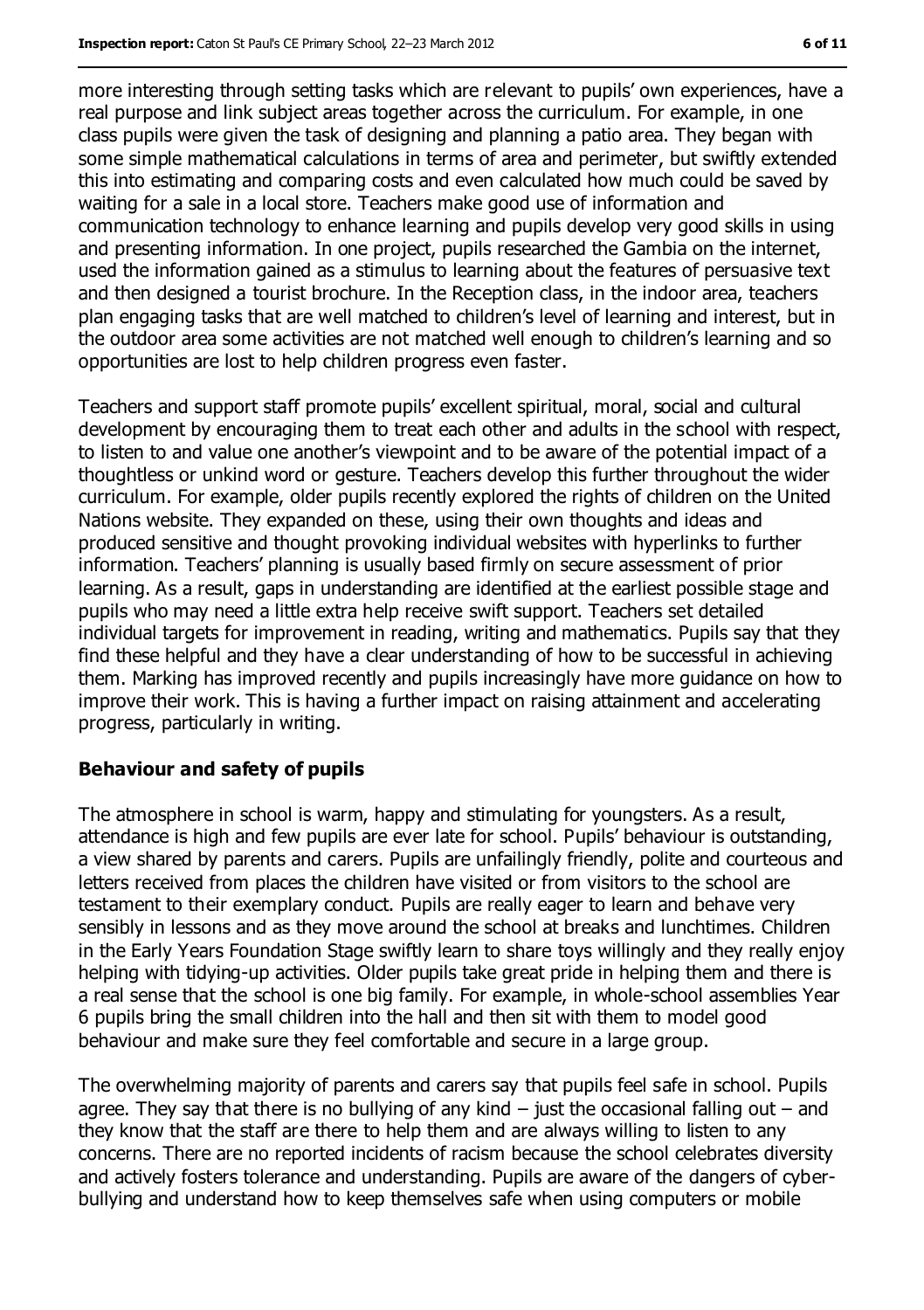phones. Older pupils receive training in cycling proficiency and develop an excellent understanding of road safety.

Pupils recognise that there are many children in the world less fortunate than themselves, but also understand that any help they can give is most effective when it supports opportunities for sustainable development. For example, they recently raised funds for Christian Aid and bought a herd of goats for an African community.

#### **Leadership and management**

Strong direction and an ambitious vision for improvement from the experienced headteacher have resulted in an effective leadership team and a good and improving picture of achievement across the school. Robust and rigorous systems for tracking pupils' progress combined with accurate self-evaluation and identification of appropriate priorities for improvement, demonstrate the school's good capacity to bring about further improvements. School leaders regularly observe lessons and check teachers' planning and pupils' work in books. This means that any pupils in danger of falling behind in their work are swiftly identified. Leaders systematically monitor the impact of targeted support for these pupils and for those pupils with special educational needs, and this makes it possible to judge whether or not the support has been effective and to plan for even more improvements. The quality of teaching has been strengthened through appropriate professional development and support for teachers. As a result, teaching is consistently good and an increasing proportion is outstanding.

The impact of the curriculum on outcomes for pupils is good. Pupils enjoy a broad range of extra-curricular activities including the very popular Zumba class, art club and lunchtime gardening club run by parents. Parents and carers appreciate the school's provision of a daily after-school club, which supports families and provides a range of interesting activities for pupils to extend their school day. Residential visits for pupils in Key Stage 2 are eagerly anticipated and provide yet another opportunity to promote pupils' outstanding spiritual, moral, social and cultural development. Pupils benefit from a strong musical and performing arts tradition in the school and participate enthusiastically in concerts and shows. Additionally, they learn to speak French and have the chance to correspond in this language with pupils of similar age in a French primary school.

Members of the governing body are well informed, supportive and active within the school. They regularly take part in training and work alongside teachers and support staff to gain further insights into the school improvement process. The governing body ensures that safeguarding arrangements meet requirements. This is an inclusive school which effectively promotes good equality of opportunity and tackles discrimination. As a result, most pupils achieve to their potential and move on to the next phase in their education as confident and independent learners.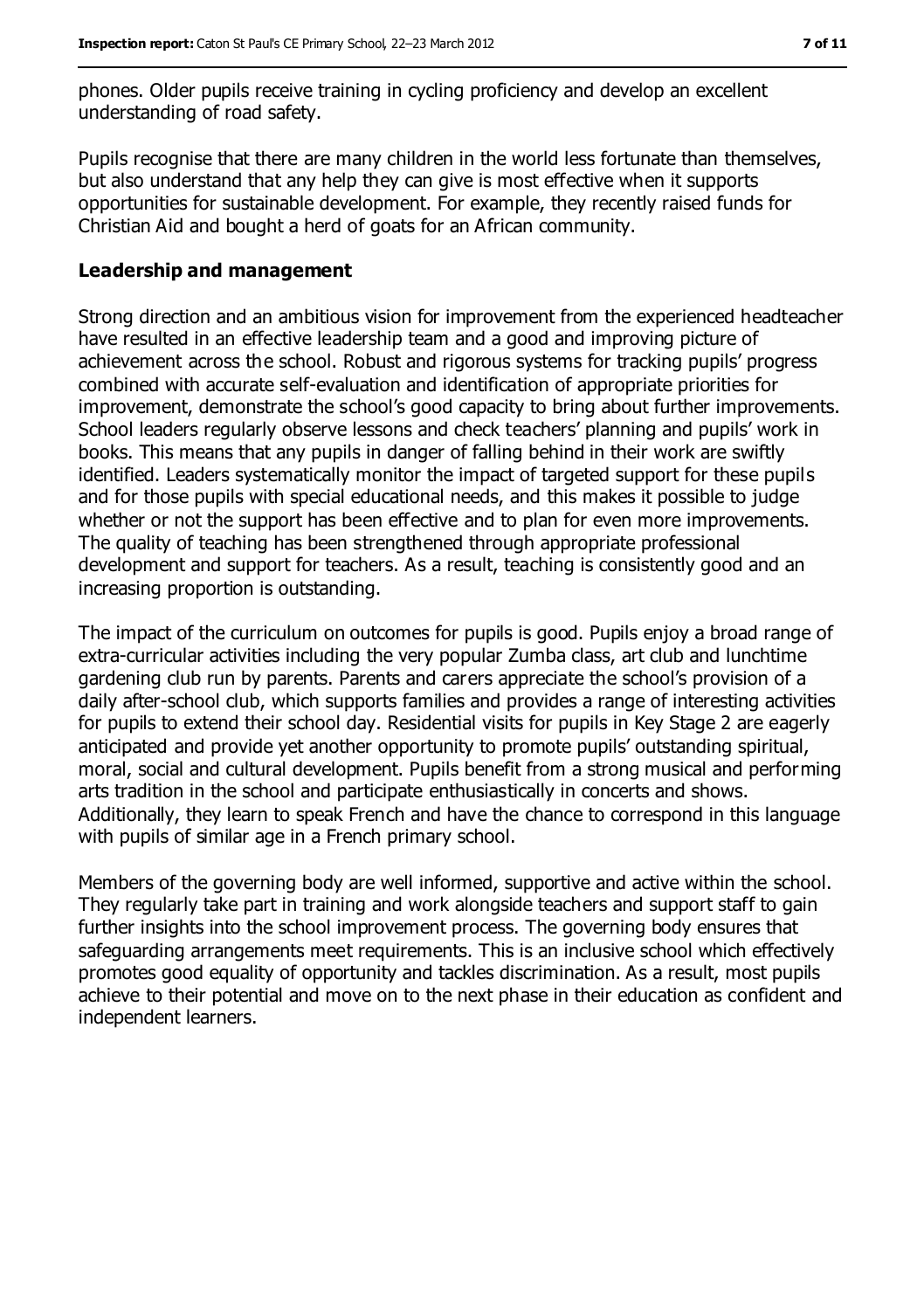# **Glossary**

## **What inspection judgements mean**

| Grade   | <b>Judgement</b> | <b>Description</b>                                                                                                                                                                                                            |
|---------|------------------|-------------------------------------------------------------------------------------------------------------------------------------------------------------------------------------------------------------------------------|
| Grade 1 | Outstanding      | These features are highly effective. An outstanding school<br>provides exceptionally well for all its pupils' needs.                                                                                                          |
| Grade 2 | Good             | These are very positive features of a school. A school that is<br>good is serving its pupils well.                                                                                                                            |
| Grade 3 | Satisfactory     | These features are of reasonable quality. A satisfactory school<br>is providing adequately for its pupils.                                                                                                                    |
| Grade 4 | Inadequate       | These features are not of an acceptable standard. An<br>inadequate school needs to make significant improvement in<br>order to meet the needs of its pupils. Ofsted inspectors will<br>make further visits until it improves. |

## **Overall effectiveness of schools**

|                       | Overall effectiveness judgement (percentage of schools) |      |                     |                   |
|-----------------------|---------------------------------------------------------|------|---------------------|-------------------|
| <b>Type of school</b> | <b>Outstanding</b>                                      | Good | <b>Satisfactory</b> | <b>Inadequate</b> |
| Nursery schools       | 46                                                      | 46   |                     |                   |
| Primary schools       |                                                         | -47  |                     |                   |
| Secondary schools     | 14                                                      | 38   | 40                  |                   |
| Special schools       | 28                                                      | 48   | 20                  |                   |
| Pupil referral units  | 15                                                      | 50   | 29                  |                   |
| All schools           |                                                         | 46   | 38                  |                   |

New school inspection arrangements have been introduced from 1 January 2012. This means that inspectors make judgements that were not made previously.

The data in the table above are for the period 1 September 2010 to 31 August 2011 and represent judgements that were made under the school inspection arrangements that were introduced on 1 September 2009. These data are consistent with the latest published official statistics about maintained school inspection outcomes (see [www.ofsted.gov.uk\)](file:///C:/Users/ggleaden/49683/Local%20Settings/Local%20Settings/Temporary%20Internet%20Files/Local%20Settings/Temporary%20Internet%20Files/Content.IE5/712F4V6C/www.ofsted.gov.uk).

The sample of schools inspected during 2010/11 was not representative of all schools nationally, as weaker schools are inspected more frequently than good or outstanding schools.

Primary schools include primary academy converters. Secondary schools include secondary academy converters, sponsor-led academies and city technology colleges. Special schools include special academy converters and non-maintained special schools.

Percentages are rounded and do not always add exactly to 100.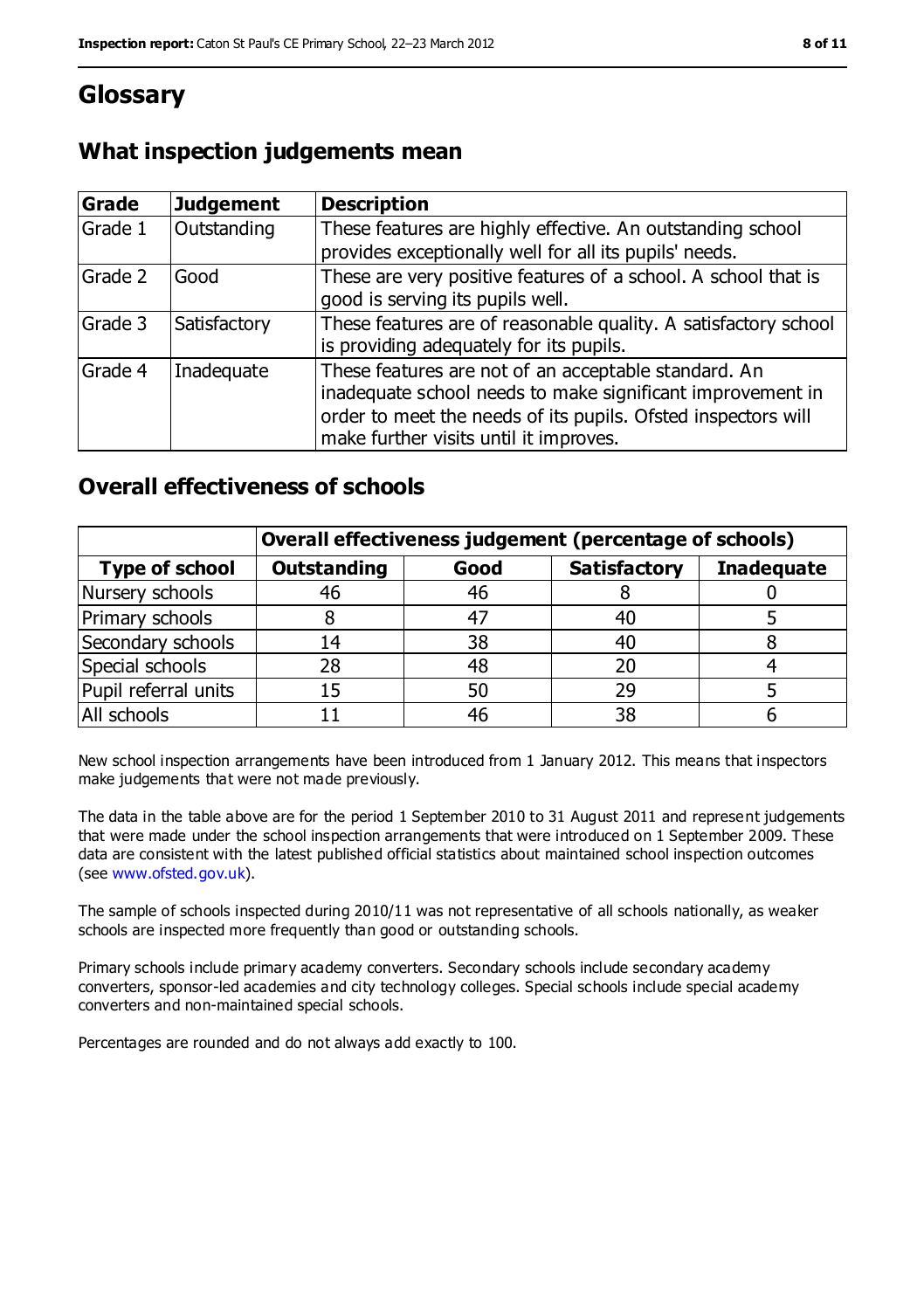# **Common terminology used by inspectors**

| Achievement:                  | the progress and success of a pupil in their learning and<br>development taking account of their attainment.                                                                                                           |
|-------------------------------|------------------------------------------------------------------------------------------------------------------------------------------------------------------------------------------------------------------------|
| Attainment:                   | the standard of the pupils' work shown by test and<br>examination results and in lessons.                                                                                                                              |
| Behaviour                     | how well pupils behave in lessons, with emphasis on their<br>attitude to learning. Pupils' punctuality to lessons and their<br>conduct around the school.                                                              |
| Capacity to improve:          | the proven ability of the school to continue improving based<br>on its self-evaluation and what the school has accomplished<br>so far and on the quality of its systems to maintain<br>improvement.                    |
| Leadership and<br>management: | the contribution of all the staff with responsibilities, not just<br>the governors and headteacher, to identifying priorities,<br>directing and motivating staff and running the school.                               |
| Learning:                     | how well pupils acquire knowledge, develop their<br>understanding, learn and practise skills and are developing<br>their competence as learners.                                                                       |
| Overall effectiveness:        | inspectors form a judgement on a school's overall<br>effectiveness based on the findings from their inspection of<br>the school.                                                                                       |
| Progress:                     | the rate at which pupils are learning in lessons and over<br>longer periods of time. It is often measured by comparing<br>the pupils' attainment at the end of a key stage with their<br>attainment when they started. |
| Safety                        | how safe pupils are in school, including in lessons; and their<br>understanding of risks. Pupils' freedom from bullying and<br>harassment. How well the school promotes safety, for<br>example e-learning.             |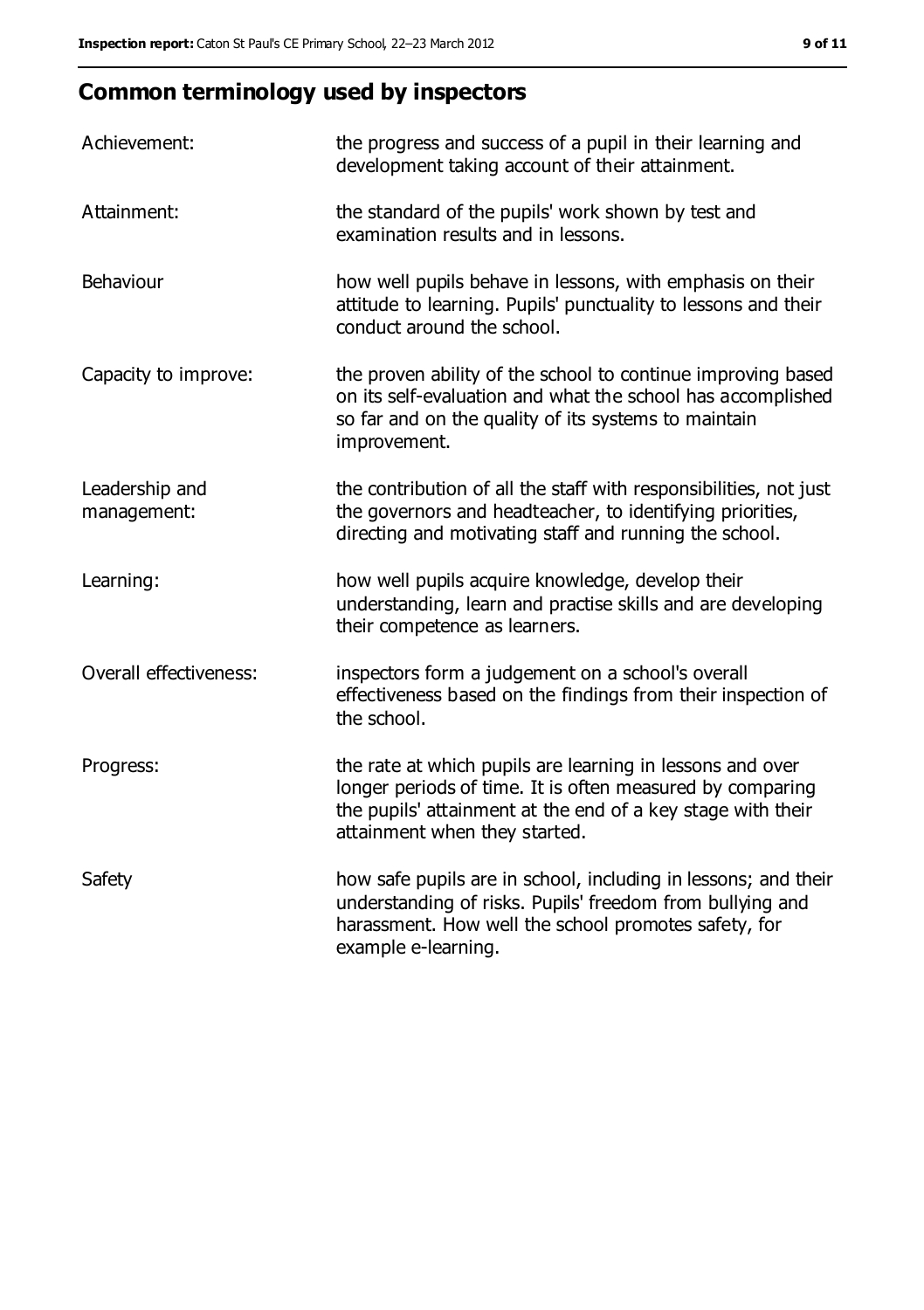#### **This letter is provided for the school, parents and carers to share with their children. It describes Ofsted's main findings from the inspection of their school.**



26 March 2012

Dear Pupils

#### **Inspection of Caton St Paul's CE Primary School, Lancaster, LA2 9PJ**

Thank you so much for the very warm welcome you gave me when I inspected your school. You were all incredibly polite, courteous and helpful and I judged your behaviour to be outstanding, which is the very best it can be. A special thank you to those of you who were so very friendly and willing to give up your time to tell me how much you enjoy coming to school where you feel really safe and find lessons interesting and exciting. I also enjoyed speaking to some of you in French and was very impressed with the way you introduced yourselves.

I judged that your school is good. The headteacher, all the staff and governors are helping you to improve the progress you make so that the standards you reach at the end of Year 6 are much higher than the national average. I have asked your teachers to help you to make even faster progress by making sure that the activities and tasks given in lessons in Key Stage 1 are sufficiently challenging for all of you to help you to reach the highest possible standards at the end of Year 2. Additionally, I have asked them to improve the outdoor learning environment for children in the Reception class so that the children in this class make just as much progress outdoors as they do indoors.

You can help too by continuing to try really hard, listening to teachers' instructions and continuing to look after each other so that all of your school family feel very safe and really enjoy coming to school.

Very well done and best wishes for the future.

Yours sincerely

Janette Corlett Lead inspector